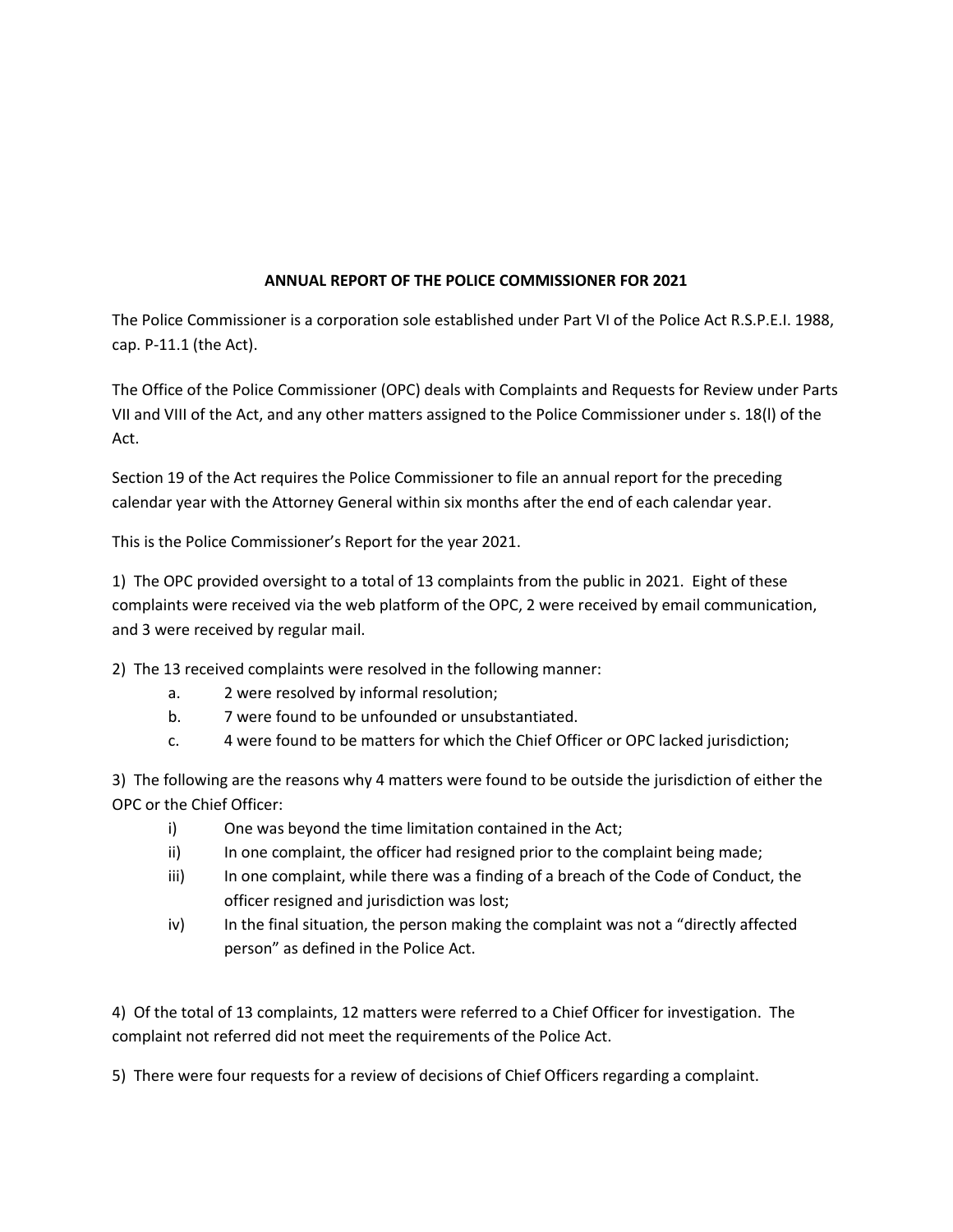i) One request was for a review of a Chief Officer's decision to dismiss a complaint as the complainant was not a "directly affected person" on a joint complaint submitted concerning conduct of Charlottetown Police Service (CPS) members. The Review was resolved informally as both parties agreed the complainant was not a party to the joint complaint but would be directly affected by the conduct of one CPS officer and that would be the subject of a separate complaint

ii) One request was for a review of a Chief Officer's decision to dismiss a complaint alleging the complainant was lied to by a CPS officer which behavior would have constituted discreditable conduct and deceitful behavior. The OPC reviewed and agreed with the decision of the Chief Officer as there was no evidence to support the allegation;

iii) One request was for a review of a Chief Officer's decision to dismiss a complaint alleging CPS officers participated in conduct that brought the entirety of the Charlottetown City Police's reputation into disrepute "in violation of Section 4(1)(a)(2) of the Police Act Code of Professional Conduct and Discipline Regulations both by their refusal to allow EMS access to his injuries and by charging the complainant with three Criminal Code offences in spite of his being in a mental health crisis at the time of the incident" implying that they violated Section 4(b) of the same act in that they were oppressive and abusive to him by pursing these charges. The OPC reviewed and agreed with the Chief Officer's decision that there was no evidence to support any of the allegations.

iv) One request to review a Chief Officer's decision to dismiss a complaint as statute of limitation had expired. The OPC reviewed and confirmed the decision of the Chief Officer.

6) The OPC provided assistance to telephone callers on 15 occasions. The majority of these related to service issues or complaints regarding the RCMP over which the OPC has no jurisdiction, while others were seeking information on our complaint process. In all instances the callers were provided the requested information or contact details of the appropriate agency.

7) One complaint [the one referred to in this report at 5(iii)] involved an allegation of criminal conduct by officers of the CPS as well as violations of the Police Act Code of Conduct of Professional Conduct and Discipline Regulations. As the Criminal Code complaint takes precedence over the Police Act, it was referred to the Attorney General who issued an order to have the criminal investigation delegated to the Royal Canadian Mounted Police (RCMP) thereby ensuring an independent and transparent process. The criminal investigation conducted by the Major Crime Unit of the RCMP found no evidence to support a criminal charge. As noted earlier, following the Police Act investigation the Chief Officer dismissed the allegations as unfounded. Following a review of the Chief Officer's investigation, our office agreed with the Chief Officer's decision.

8) The OPC conducts audits to determine ministerial directive compliance of municipal police services in Charlottetown, Summerside, Kensington, UPEI Security Services, Provincial Conservation Officers and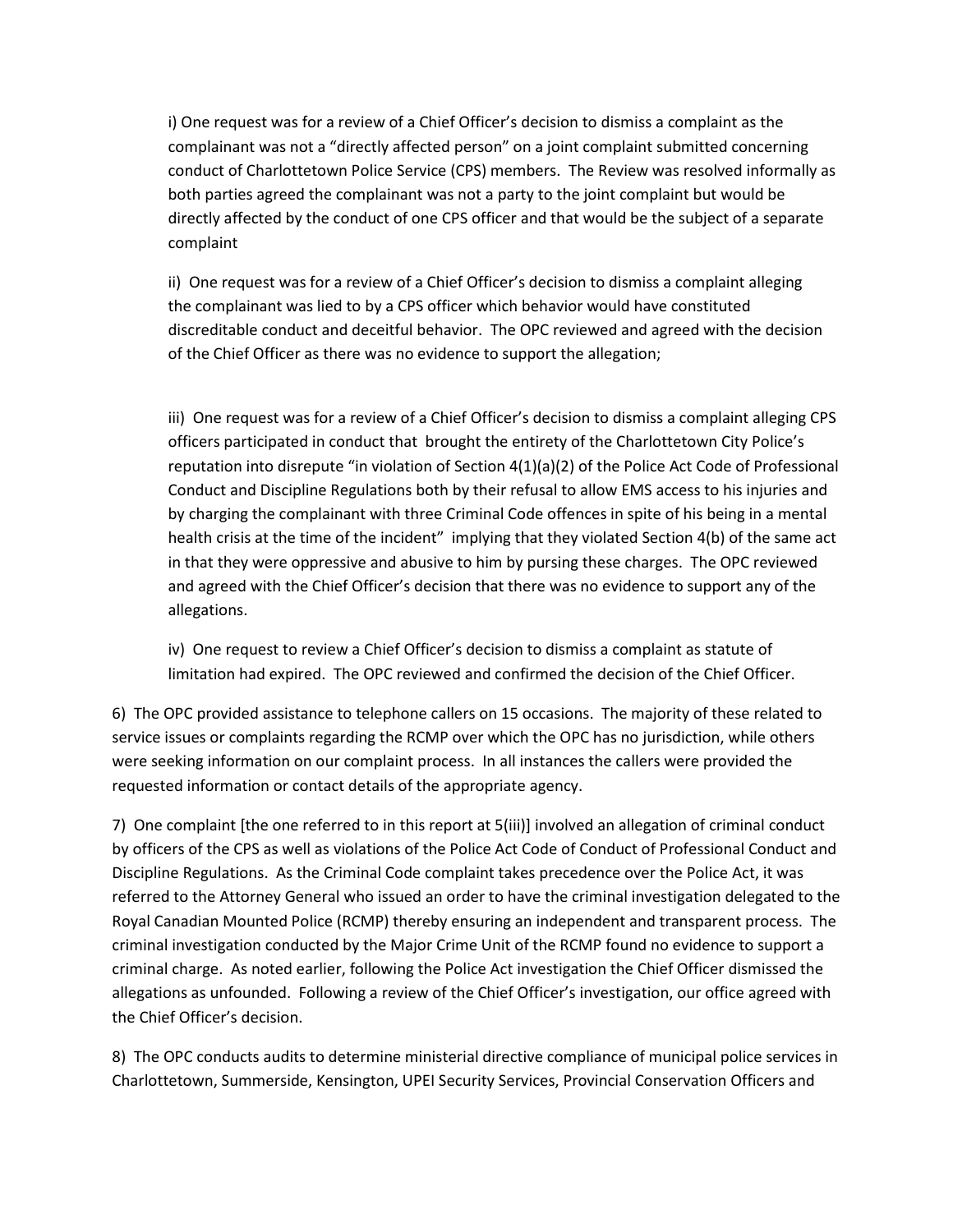the Atlantic Police Academy. The audit reports are attached to this Annual Report, and are also available on the OPC website at https://www.policecommissioner.pe.ca/reports.

9) Overall, there is excellent compliance with Ministerial Directives on the appointment of police officers. There are gaps with compliance with the Ministerial Directive on mandatory training which related directly to COVID and the inability to conduct any training that required close contact during extended periods of 2021. The police services are aware of this shortcoming. The OPC has recommended to the police services that this training should be scheduled as soon as possible in 2022 and be considered 2022 training.

10) The Annual Report filed for the OPC in 2020 noted the reality that neither the Conservation Officers nor UPEI Security Service currently utilize PROs as a records management system in contravention of the Ministerial Directive dated January 18, 2019 requiring that all police services use this system. For purposes of this Annual Report, this non-compliance is noted. It is recognized that the implementation of the recommendations contained in the "Midpoint Evaluation of 2017 Crime Prevention and Police Service Model Review" may impact whether there is a need to comment on this non-compliance in future years.

11) In summary form, the following information meets the statutory requirements for this Annual Report pursuant to s.19 of the Act:

a. Number and nature of requests under s.28 to review the decision of a Chief Officer to dismiss a complaint: Four requests received (see para.5 above);

b. Number and nature of complaints under s.35 complaints made concerning the conduct of a Chief Officer: One request received and dismissed as the Chief Officer had retired and no longer under jurisdiction of the Police Act;

- c. Number and nature of investigations under ss.29 and 40: 3 [see 5)i.ii.iii above];
- d. Number of decisions under s.32(8) and 43(8): none

e. Number and nature of informal resolutions after request for review under s.29(2) or 40(2): one [see 5)i. above].

f. Number and nature of decisions made under s.29(3), 40(3), 39(1) or 39(2): 3 decisions and 1 informal resolution:

i. Informal resolution whereby Chief Officer agreed to reverse decision to dismiss, and accept complaint after dismissing as "not a directly affected person":

ii. Manager dismissed compliant as complainant was making the complaint on behalf of another person and was not a directly affected person.

iii. Manager dismissed the complaint as OPC did not have jurisdiction as the subject officer had retired.

iv. Manager dismissed complaint as statute of limitation had expired.

12) The required financial statement is attached.